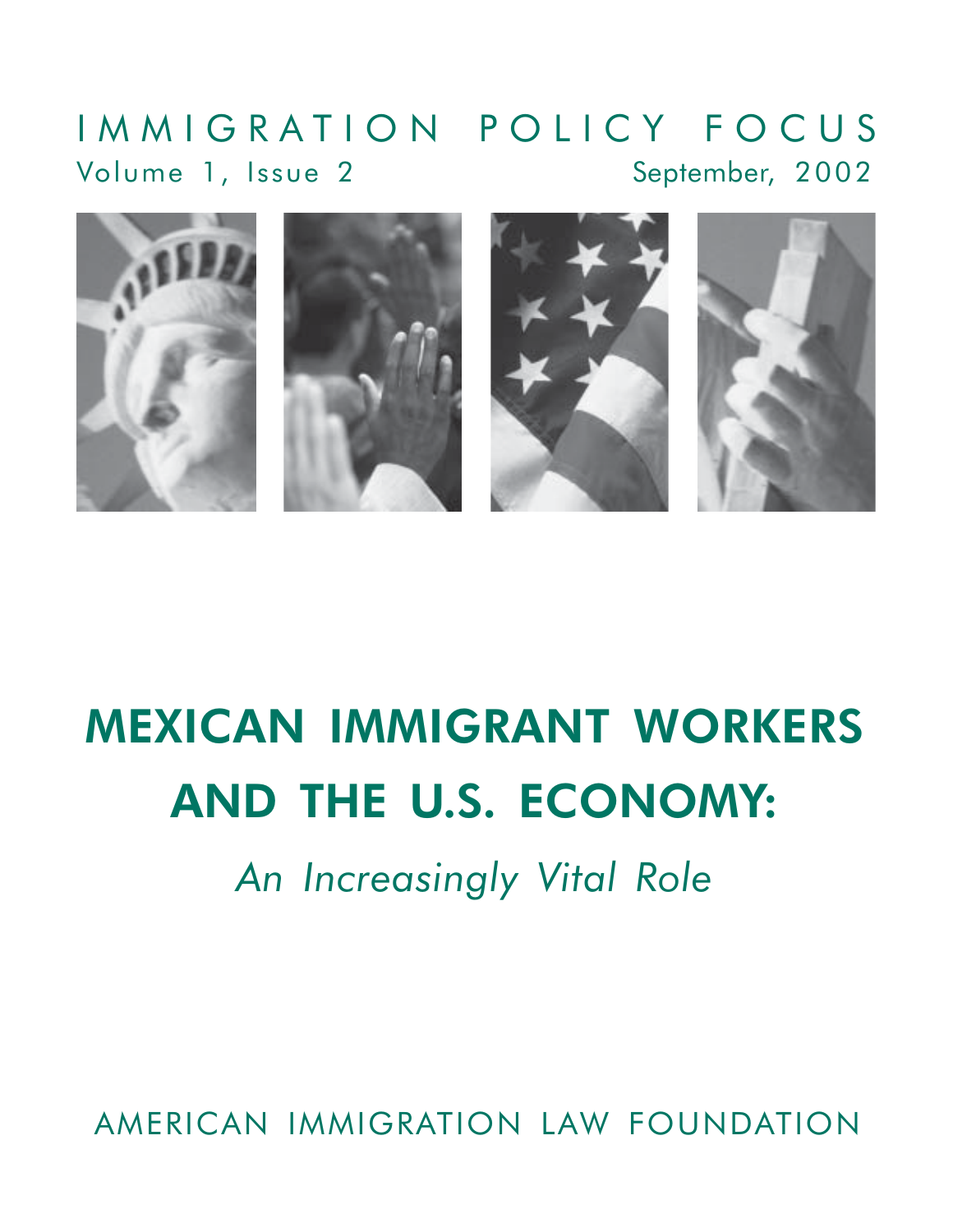

AFP Photo/Jeff Kowalsky

"... We both recognize how important the contribution to our economy the Mexican workers have made; that we want people treated with respect; that we both have a mutual and shared responsibility to make sure our border is safe, and that we enforce the border; that I hope to come forward with a program that will pass the Congress, that deals with guest workers with some sense of normalization. And I would like to do that as soon as possible."

> -U.S. President Bush speaking to Mexican President Fox, September 6, 2001.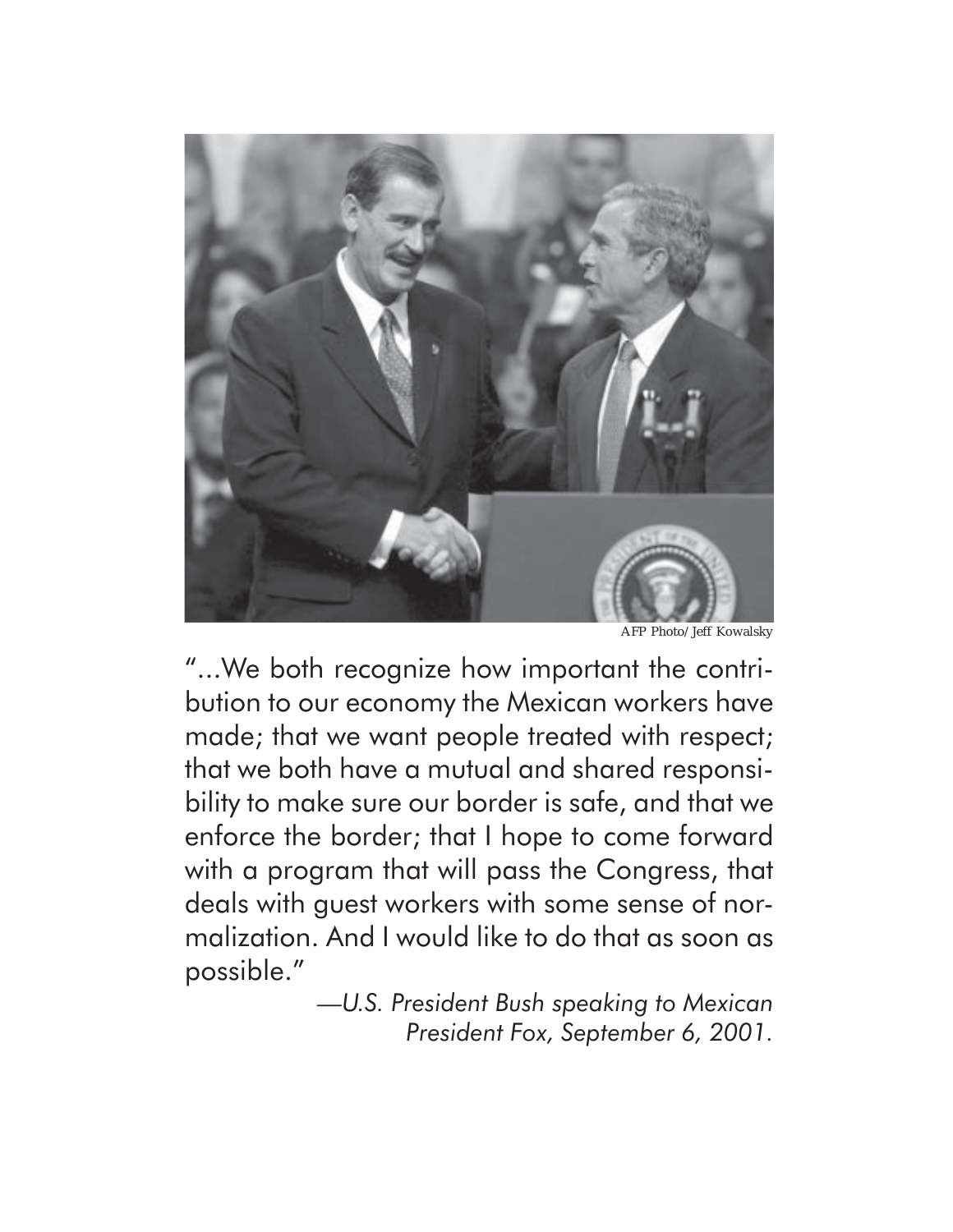# **EXECUTIVE SUMMARY**

The dialogue between the United States and Mexico, culminating in the Bush-Fox visit of<br>September 5, 2001, promised to open exciting new ways for the two countries to regularize<br>the historic migration relationship between the historic migration relationship between them. The two Presidents discussed making "legality" the norm — regularizing the status of millions of undocumented Mexican immigrants working hard, paying taxes, and raising families in America, and providing new temporary programs for those who wish to work in the U.S. and return home.

One week later, the most horrific acts of terrorism the United States has ever known brought the U.S.-Mexico discussions to a complete halt as America scrambled to address security issues and to bring to justice those responsible for the attacks.

During the months that followed, Congress and the Bush Administration implemented a series of new laws, executive orders, regulations, and other directives that sought to make America safer from future attacks. Yet while these new security provisions were undertaken, the immigration issues facing the United State and Mexico did not disappear. The need to address these issues remains as critical as before, based on the American Immigration Law Foundation's review of recent government data about the impact of Mexican workers on the nation's economy. Among AILF's findings:

*Mexican Workers Are Integral to U.S. Economic Growth.* The portion of Mexican workers in the U.S. workforce has doubled during the past decade, as they become more integral to the nation's economic growth. While other immigrant groups also perform these essential worker jobs, the size of the Mexican population makes its impact on the U.S. economy more quantifiable.

*Mexican Workers Are Filling Needed Jobs in New Geographic Areas.* Mexican workers are becoming increasingly important in locations throughout the nation not previously known for large immigrant populations, including southern states such as Mississippi and Tennessee.

*New Jobs Will Not Require Advanced Education.* Nearly 43 percent of all job openings by 2010 will require only a minimal education, at a time when native-born Americans are obtaining college degrees in record numbers and are unlikely to accept positions requiring minimal education.

America's current immigration policies are antiquated and fail to recognize the importance of Mexican workers to the national economy. A year has now passed since the Bush-Fox visit of 2001. The nation must act to reform immigration laws so that they give the immigration system the integrity to keep Americans safe, while at the same time giving businesses the essential workers they need to succeed. U.S. immigration law must provide ways for Mexican workers to enter and remain in the U.S., in both temporary and permanent status, with protections to assure that they have the dignity and respect they deserve, given the important contributions they make to America. The status quo can no longer be accepted if the United States is to remain the world's leading economy.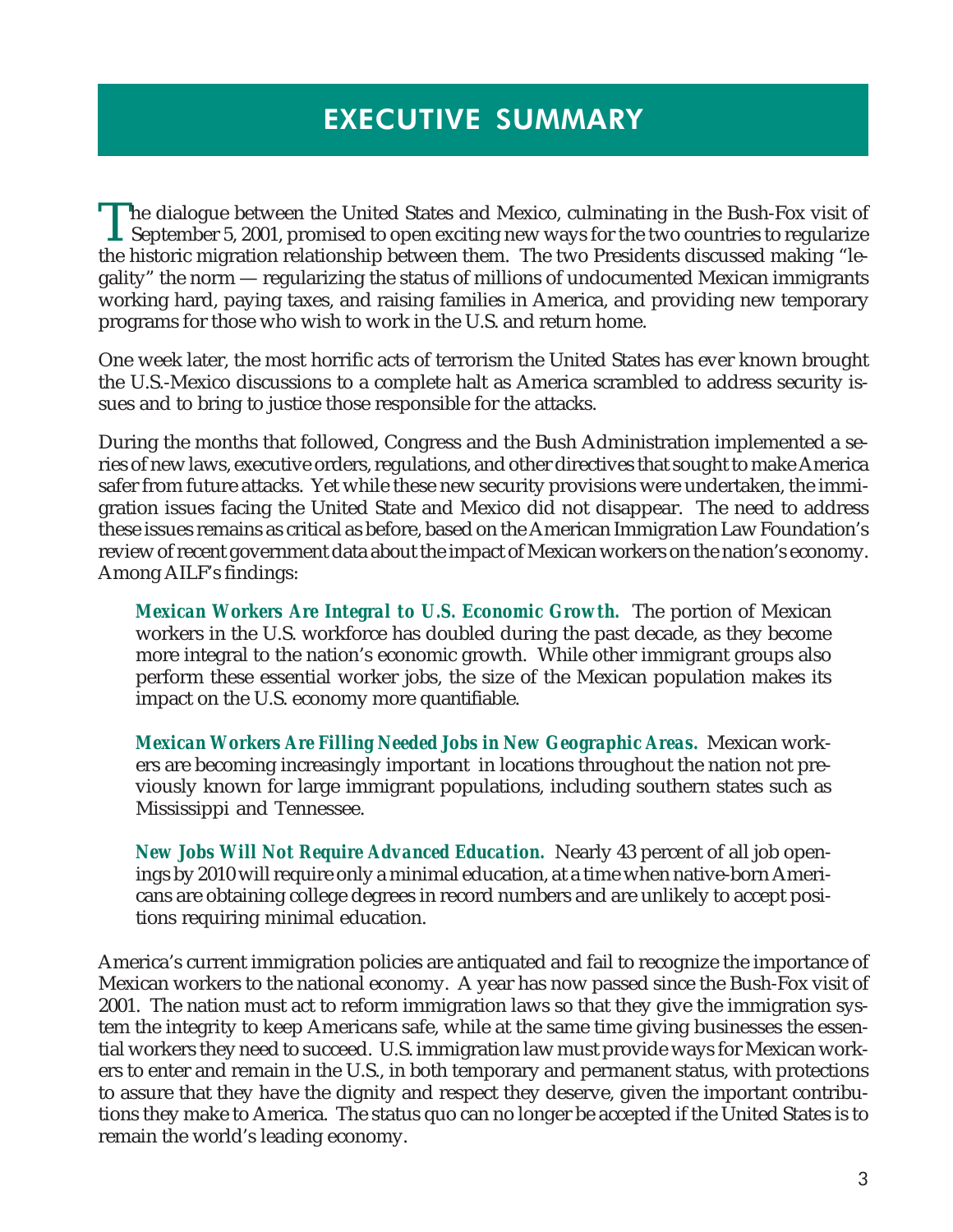# **MEXICAN IMMIGRANT WORKERS** AND THE U.S. ECONOMY: An Increasingly Vital Role



The impact of Mexican immigration on the United States<br>has been a major focus of policymakers and the public<br>well assessed not be proved in the for well over a decade now. Federal legislation passed in the 1980s and 1990s was directed to a large extent at the perceived impacts of the ongoing arrival of tens of thousands of Mexican immigrants to the U.S. Similarly, local elected officials, members of the news media, and the general public regularly contend with understanding and responding to the movement of Mexican immigrants into communities across the nation.

American employers in a wide variety of industries, however, clearly recognize the value of Mexican immigrant workers. U.S. industry has hired and continues to seek to hire large numbers of Mexican workers due to significant worker shortages in America, fueling a dramatically increased role for Mexican immigrants in the national economy.

In the 1990s alone, the number of Mexican immigrant workers in the U.S. grew by 2.9 million persons, a 123 percent increase in this segment of the labor force. In contrast, the overall number of American workers grew by only 13 percent in the same period.

### UNEMPLOYMENT RATE AT HISTORICALLY LOW LEVEL

The supply of Mexican workers has been critical to the **L** expansion of U.S. industry in the last decade. Even while absorbing 2.9 million Mexican workers in the 1990s— who represent 19 percent or one of every 5 new workers joining the labor force in the period — the U.S. workforce overall saw its unemployment rate fall from 6.3 percent in 1990 to 3.9 in 2000. Far from leading to an oversupply of workers, the arrival of significant numbers of Mexican workers has permitted American employers to have access to needed personnel in a tight labor market.

The owners and managers of factories, restaurants, hotels, construction sites, hospitals, orchards, and innumerable other places of employment have been clear about their need for con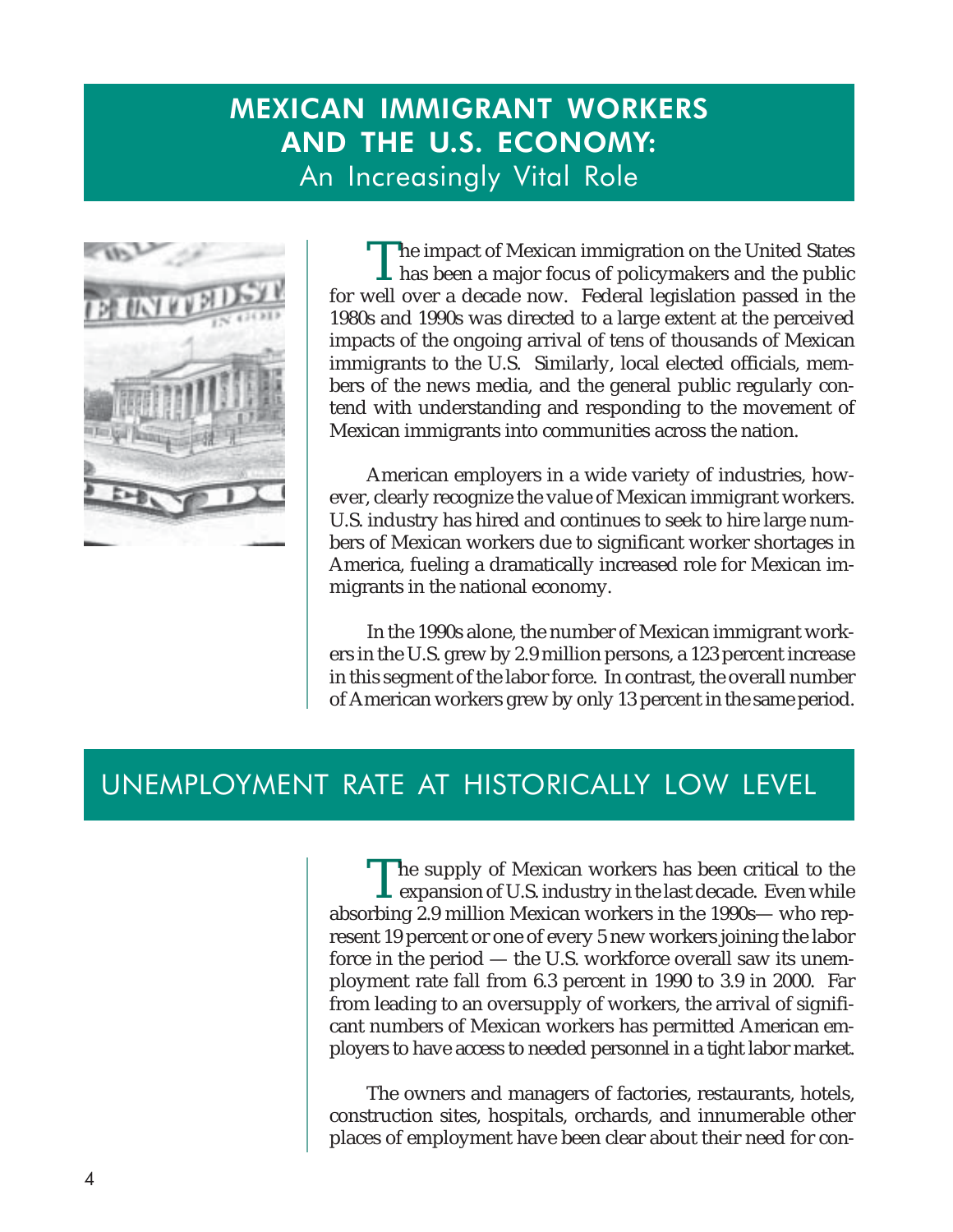tinued access to immigrant workers, a large portion of whom, statistics show, come from Mexico. Testifying on U.S.-Mexico migration before the U.S. Senate, Thomas J. Donahue, President and CEO of the U.S. Chamber of Commerce asked "Who will fill the millions of essential worker positions that we will create? Immigration must be one answer."1

Other organizations such as the American Health Care Association, the American Hotel and Motel Association, and the National Association of Home Builders have written to Congress in recent years describing businesses who find themselves "with no applicants of any kind for numerous job openings." They cite the comments of Alan Greenspan, Chair of the Federal Reserve Board, that the inflationary pressures caused by a tight labor market can be alleviated "if we can open up our immigration rolls significantly." Even in Summer 2002, with well-publicized declines in the stock market, unemployment in the U.S. was 5.9 percent in June 2002, still well below unemployment rates of over 7 percent in the early 1990s. And despite a slight increase in the unemployment rate, employers still cannot find sufficient workers in the housing, retail, and service industries, with the U.S. Bureau of Labor Statistics projecting that 22 million new jobs will be created by 2010, with 70 percent of those requiring only on-the-job-training.<sup>2</sup>

Employers cannot find sufficient workers in the housing,retail and service industries.

### ESSENTIAL WORKER JOB OPENINGS INCREASE

For American employers, Mexican immigration plays a critical role in efforts to maintain a sufficiently large pool of workers in part because of the close match between the needs of employers and the job readiness of Mexican immigrant workers, especially in "essential worker" categories, which are considered both unskilled and semi-skilled workers. The U.S. Department of Labor reports that of the top 30 occupations with the largest projected job growth in the 2000-2010 period, 16 are job categories that require only "short-term, on-the-job training."

In fact, the Labor Department reports that by 2010 some 24.7 million jobs will open up for persons with minimal education levels, and that these jobs will represent nearly 43 percent of all projected openings (Table 1). Another 15.1 percent of expected employment opportunities will require only "moderate-term onthe-job training" without college, according to the Labor Department. With rising educational levels among native-born workers — 90.5 percent had a high school degree in 2000 compared to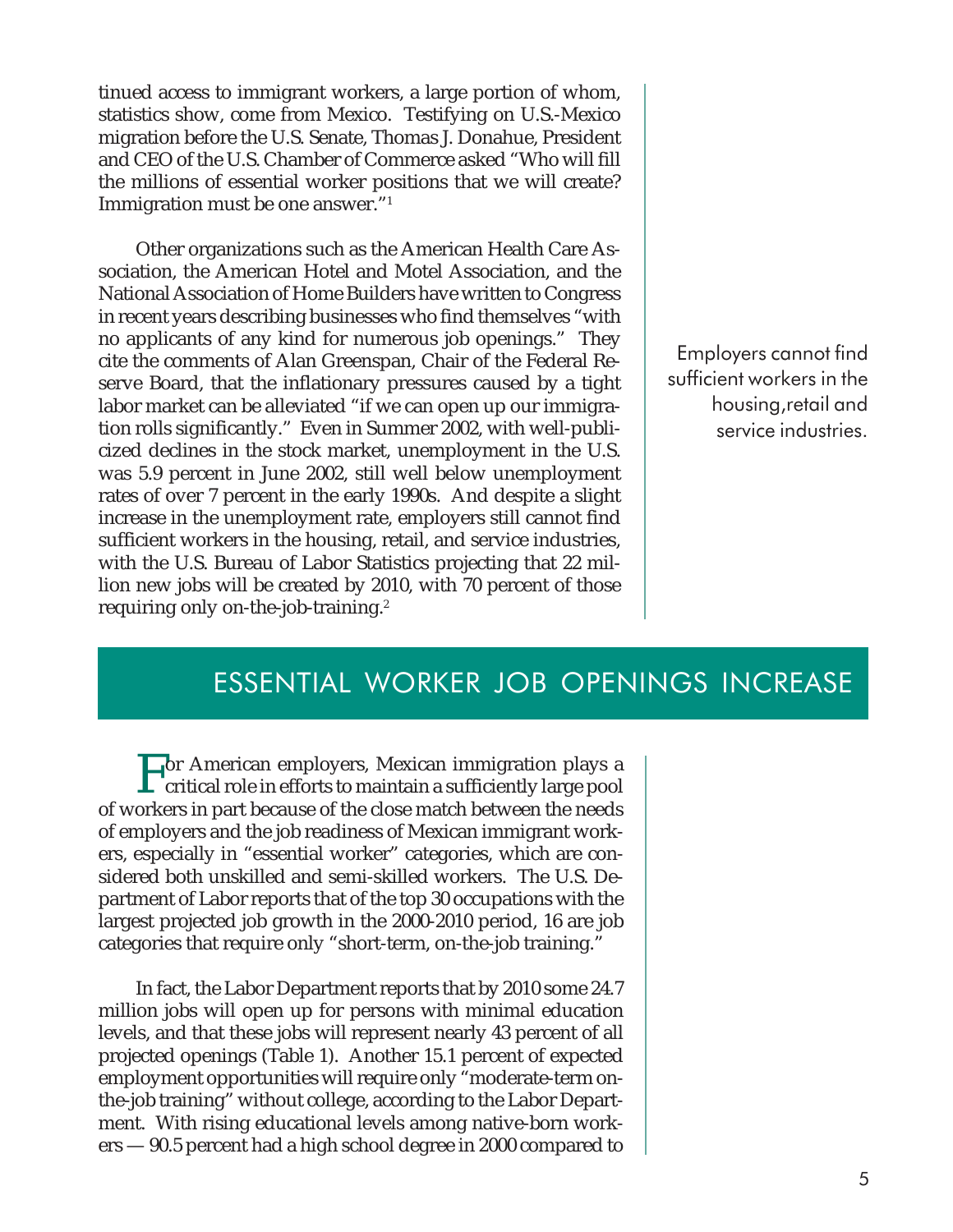

86.8 percent in 1990 — immigrant workers are necessary to fill gaps in the labor force.

As citizens of a developing nation, many Mexican immigrants may have relatively low levels of formal education, but they have the necessary skills that are compatible with numerous jobs being created in the U.S. Furthermore, Mexicans experience pressures to emigration in search of jobs because of high unemployment in their home country. Under this scenario, Mexican immigrants are an obvious source of recruits for American employers.

**Table 1** 

#### JOB OPENINGS BY LEVEL OF EDUCATION OR TRAINING NEEDED, 2000-2010 (Numbers in Thousands of Jobs)

| <b>Training Required</b>                   | Number of<br><b>Job Openings</b> | Percent of All<br>Openings |
|--------------------------------------------|----------------------------------|----------------------------|
| B.A. Degree or Higher                      | 12,130                           | 20.9                       |
| Associate Degree or Vocational<br>Award    | 5,383                            | 9.3                        |
| Work Experience in a Related<br>Occupation | 3,180                            | 5.5                        |
| Long-Term on-the-Job Training              | 3,737                            | 6.5                        |
| Moderate-Term on-the-Job Training          | 8,767                            | 15.1                       |
| Short-Term on-the-Job Training             | 24,735                           | 42.7                       |

Source: U.S. Department of Labor, Bureau of Labor Statistics

## **INCREASED RELIANCE ON MEXICAN IMMIGRANT WORKERS**

M Thile the record for the highest level of U.S. immigra tion remains the decade of the 1900s (with immigrants accounting for 13.6 percent of the population), the decade of the 1990s did see the foreign-born population grew by 10.7 million persons (10.4 percent of the population).<sup>3</sup> Mexican immigration was a key part of this phenomenon. The Mexican foreign-born population grew by 104 percent during the 1990s, from 4.3 million to 8.8 million persons overall. Mexicans were 42 percent of all the new immigrants that came to this country during the 1990s.

As the Mexican foreign-born population grew in the 1990s, it became an increasingly important part of the U.S. labor force. While Mexican immigrants were 2.0 percent of the U.S. labor force in 1990, by 2000, this had nearly doubled, with Mexican immi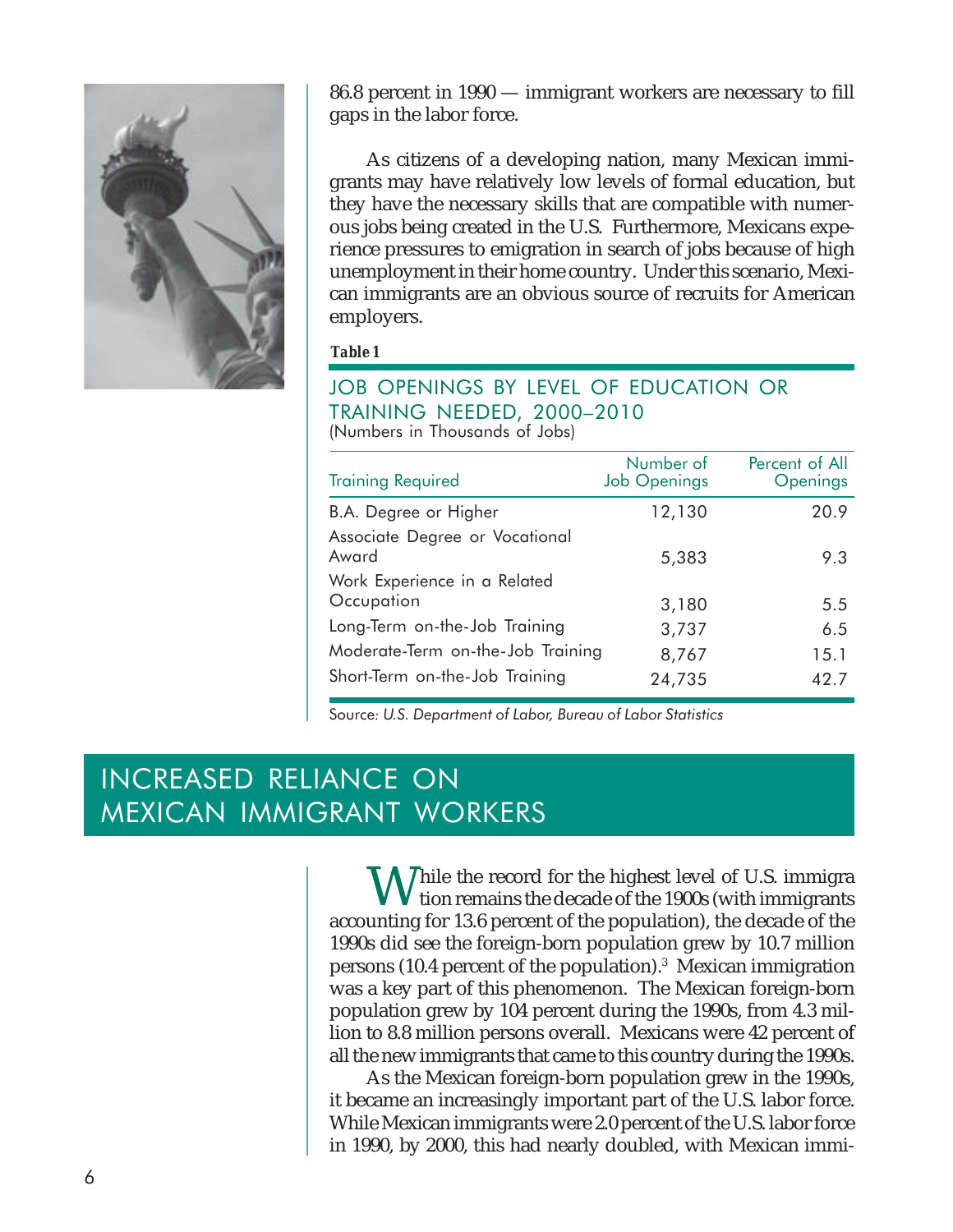grants accounting for 4.0 percent of the U.S. workforce.

Almost every major industrial sector experienced a dramatic increase in its reliance on Mexican workers in the 1990s. As seen in Table 2, the percent of agricultural and related workers who were born in Mexico jumped from 8.8 percent in 1990 to 15.3 percent. The construction industry workforce was 3.3 percent Mexican foreign born in 1990 but by 2000 this had grown to 8.5 percent. Mexican immigrants were 3.5 percent of nondurable goods manufacturing employees in 1990, but were 9.1 percent in 2000. Mexican workers were increasingly important to two sub-sectors of the service industry. The percent of service workers providing administration and support grew from 4.0 percent in 1990 to 9.1 in 2000. The percent of service workers providing accomodations and food increased from 4.2 percent to 9.5 percent.

#### **Table 2**

### NEARLY ALL MAJOR INDUSTRIES INCREASED RELIANCE ON MEXICAN IMMIGRANT WORKERS

|                                               | Mexican Immigrants<br>as Pct. of<br>Workforce 1990 | Mexican Immigrants<br>as Pct. of<br>Workforce 2000 |
|-----------------------------------------------|----------------------------------------------------|----------------------------------------------------|
| Agriculture, Forestry,<br>Fishing and Hunting | 8.8                                                | 15.3                                               |
| Mining                                        | 1.5                                                | 3.0                                                |
| <b>Utilities</b>                              | 1.0                                                | 0.7                                                |
| Construction                                  | 3.3                                                | 8.5                                                |
| Mfg. - Nondurable Goods                       | 3.5                                                | 9.1                                                |
| Mfg. - Durable Goods                          | 2.8                                                | 4.7                                                |
| Wholesale Trade                               | 2.3                                                | 4.9                                                |
| Retail Trade                                  | 1.3                                                | 2.5                                                |
| Transportation and<br>Warehousing             | 1.1                                                | 2.5                                                |
| Information                                   | 0.5                                                | 1.7                                                |
| Finance and Insurance                         | 0.4                                                | 1.0                                                |
| Real Estate and Rental<br>and Leasing         | 1.1                                                | 2.8                                                |
| Services                                      | 1.6                                                | 3.3                                                |
| Total                                         | 2.0                                                | 4.0                                                |

Source: 1990 Census and Census 2000 Supplementary Survey

The presence of Mexican foreign-born workers is especially notable in certain specific industrial categories. Mexican employees are 4.0 percent of all workers nationally, but they are represented at twice this rate in 19 detailed industrial categories. As seen in Table 3, Mexican workers are 8 to 11.9 percent of Mexicans accounted for 42 percent of all new immigrants during the 1990s.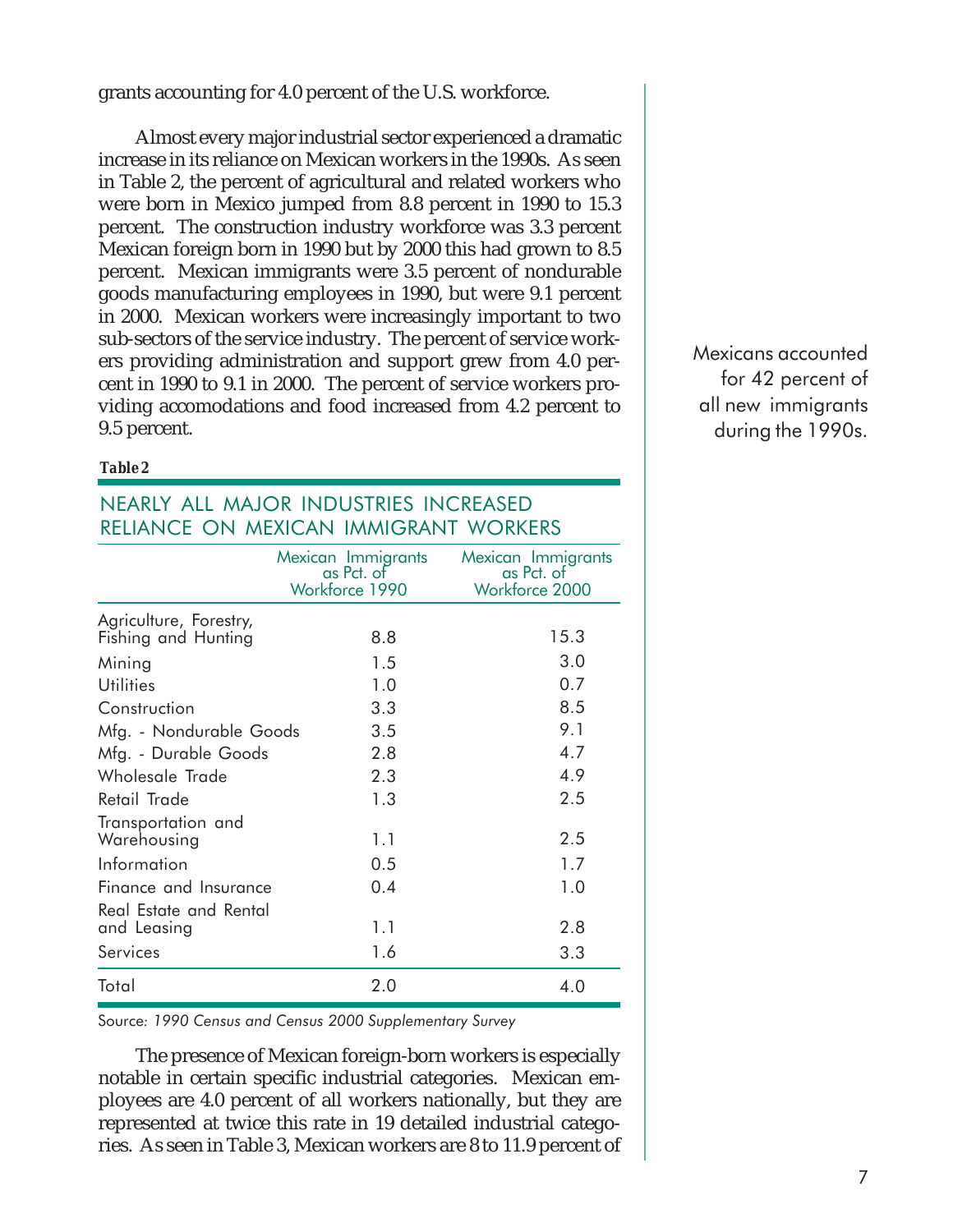

workers in 11 industrial categories, such as construction and plastics manufacturing. Mexican immigrants were between 12.0 to 15.9 percent of all employees in 5 industries, including bakeries and furniture manufacturing, and there were 5 industries in which Mexican immigrants were at least 16.0 percent of all workers. Indeed, in these five latter industries, which included crop agriculture, fruit and vegetable manufacturing, animal slaughter, and landscaping, Mexican workers were more than one-fifth of the entire workforce.

#### Table 3

| MEXICAN WORKERS                                                                                                                                                                                                                                                                                                                                                                                                                                                                                            |                                                                                                                                                  |  |  |
|------------------------------------------------------------------------------------------------------------------------------------------------------------------------------------------------------------------------------------------------------------------------------------------------------------------------------------------------------------------------------------------------------------------------------------------------------------------------------------------------------------|--------------------------------------------------------------------------------------------------------------------------------------------------|--|--|
| Industry                                                                                                                                                                                                                                                                                                                                                                                                                                                                                                   | Mexican Immigrants<br>as Pct. of Workforce 2000                                                                                                  |  |  |
| Agriculture - Crops<br>Agriculture - All Other (Except Animal)<br>Construction<br>Mfg. - Fruit and Vegetable<br>Mfg. - Animal Slaughter<br>Mfg. - Bakeries<br>Mfg. - Other Food<br>Mfg. - Textile Mill<br>Mfg. - Apparel<br>Mfg. - Plastics<br>Mfg. - Lumber/Wood<br>Mfg. - Furniture<br>Wholesale - Grocery<br>Professional - Services to Buildings<br>Professional - Landscaping<br>Entertainment - Restaurant and Drink<br>Service - Car Washes<br>Service - Drycleaning<br>Service - Private Household | 22.9<br>10.9<br>8.5<br>22.3<br>26.8<br>15.2<br>9.4<br>9.7<br>15.6<br>10.4<br>8.7<br>12.2<br>10.6<br>13.2<br>22.6<br>10.0<br>28.0<br>10.4<br>13.4 |  |  |
|                                                                                                                                                                                                                                                                                                                                                                                                                                                                                                            |                                                                                                                                                  |  |  |

INDUSTRIES WITH HIGH USE OF

Source: 1990 Census and Census 2000 Supplementary Survey

### MISSISSIPPI & TENNESSEE AMONG STATES BENEFITING FROM ACCESS TO MEXICAN AMERICAN WORKERS

In 1990, just 3 states  $-$  California, Texas and Illinois  $-$ Laccounted for about 85 percent of all Mexican immigrant workers. By 2000, however, only some 68 percent of Mexican workers were in those states, and new patterns of immigration had developed, often in areas not traditionally associated with Mexican immigration.<sup>4</sup>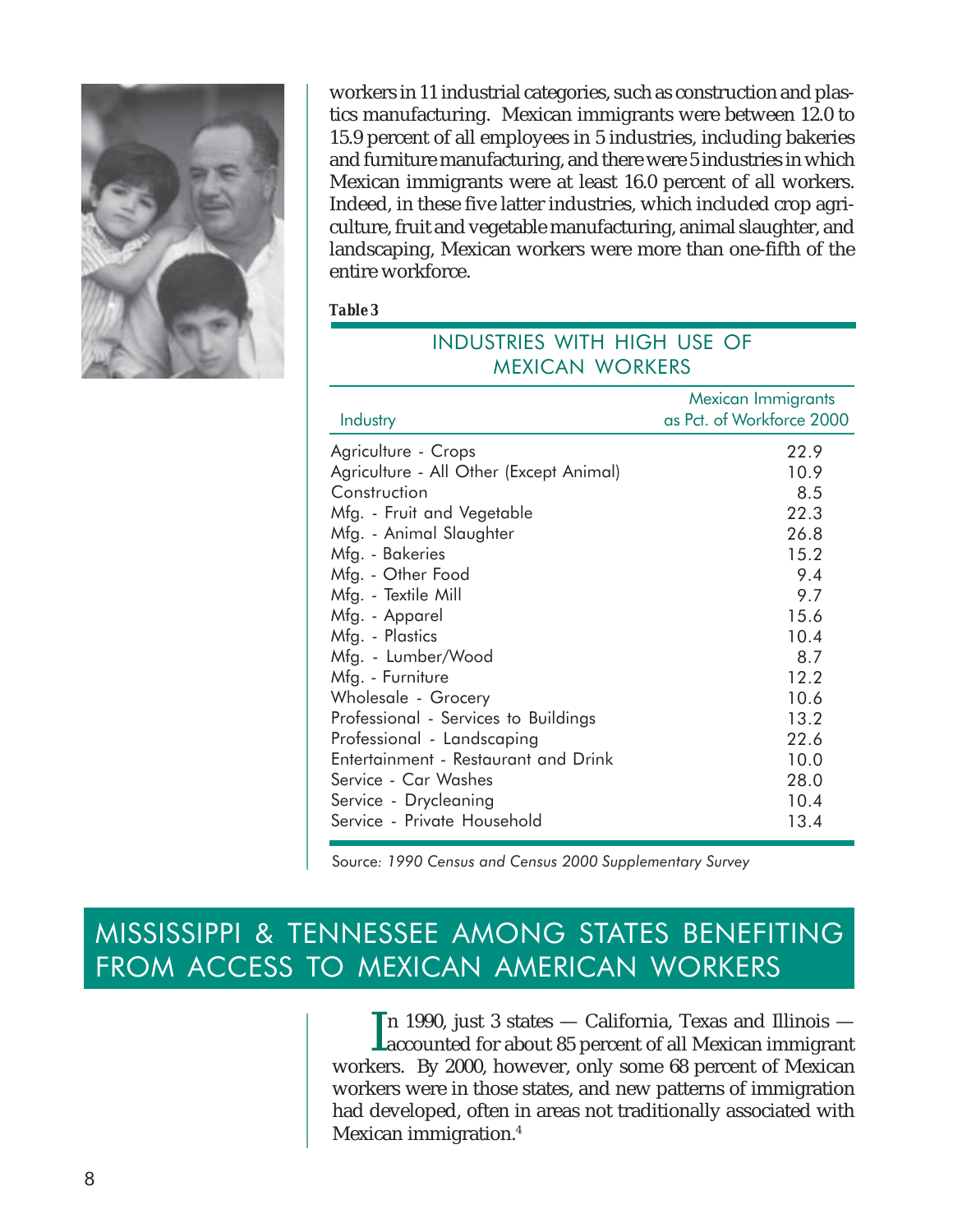Table 4 shows the remarkable growth of the Mexican labor force in each regional division of the United States during the 1990s.5 (These are official Census Bureau regional definitions.) The number of Mexican workers grew by at least 100 percent in 8 of 9 U.S. regions. The number of Mexican workers increased most impressively in the East South Central states of Alabama, Kentucky, Mississippi and Tennessee, where the population grew by 3,800 percent, adding 112,000 workers to the region's labor force. The West North Central states, stretching from Minnesota and North Dakota down to Missouri and Kansas, saw the Mexican workforce grow by 520 percent. Mexican employees in the South Atlantic regional division, ranging from Delaware to Florida, grew in number by 493 percent.

While the most striking percentage growth in the Mexican labor force tool place in the southeast and in the central part of the nation, the greatest numerical growth occurred in the Pacific states, which added 954,000 Mexican workers in the 1990s. Most of this growth was in California, whose Mexican workforce grew by 864,000. Second to the Pacific states was the West South Central regional division including Arkansas, Louisiana, Oklahoma and Texas. The region's number of Mexican workers increased by 540,000, with the great majority of the increase in Texas, which added 510,000 Mexican workers.

New patterns of immigration have developed, most notably in Southern states.

| ÷<br>۰.<br>۰, |  |
|---------------|--|
|---------------|--|

| <b>WONNERS, BI U.S. REOIOIMAL DIVISION</b> |                                                       |                                                    |                                                 |  |
|--------------------------------------------|-------------------------------------------------------|----------------------------------------------------|-------------------------------------------------|--|
|                                            | Percentage Growth<br>of Mexican Workers,<br>1990-2000 | Numeric Growth<br>of Mexican Workers,<br>1990-2000 | 2000 Population<br>of Mexican<br><b>Workers</b> |  |
| New England                                | 361%                                                  | 19,562                                             | 24,984                                          |  |
| Middle Atlantic                            | 353%                                                  | 138,900                                            | 178,282                                         |  |
| East North Central                         | 141%                                                  | 273,720                                            | 467,363                                         |  |
| West North Central                         | 520%                                                  | 94,242                                             | 112,376                                         |  |
| South Atlantic                             | 493%                                                  | 318,268                                            | 382,772                                         |  |
| East South Central                         | 3,808%                                                | 112,289                                            | 115,238                                         |  |
| West South Central                         | 118%                                                  | 539,563                                            | 998,033                                         |  |
| Mountain                                   | 274%                                                  | 403,293                                            | 550,290                                         |  |
| Pacific                                    | 69%                                                   | 954,216                                            | 2,336396                                        |  |
| Total                                      | 123%                                                  | 2,854,053                                          | 5,165,734                                       |  |

NUMERIC AND PERCENTAGE GROWTH OF MEXICAN IMMIGRANT WORKERS BY LLS REGIONAL DIVISION

Source: 1990 Census and Census 2000 Supplementary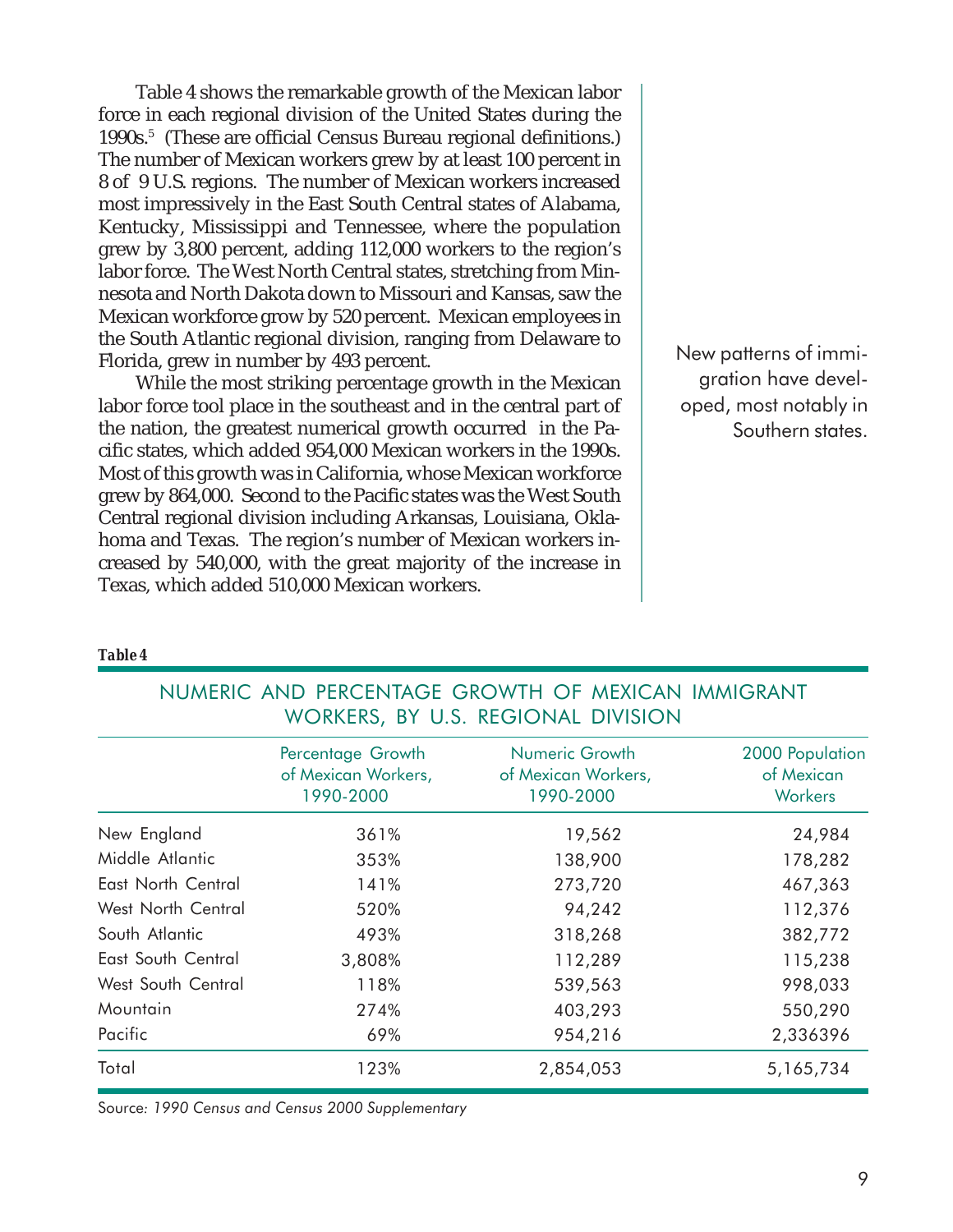## NEED CONTINUES FOR SECURE AND EFFICIENT ADMISSION SYSTEM



**P**rior to the events of September 11, 2001, President Bush and national policymakers were in the process of devoting substantial resources toward an overhaul of American immigration policies toward Mexico with an eye to facilitating the flow of workers northward. Policy experts debated both an earned adjustment and an improved temporary worker program.

The war on terrorism has temporarily assigned a less urgent status to the question of American policies toward Mexican immigration, but the underlying labor needs of U.S. industries and employers have not fundamentally changed, and many observers urge renewed attention to Mexican immigration $6$ . Within this context, it bears consideration of how efficiently Mexican workers — given their documented demand by U.S. employers — are currently able to enter the U.S..

Most Mexican workers enter the U.S. under several broad categories. On an on-going basis, the great majority enter under the family reunification system, some enter via the employmentbased visa system, and still others come as temporary workers. (On a one-time basis, a large number of Mexican workers acquired legal permanent residence in the U.S. through the legalization programs of the Immigration Reform and Control Act of 1986.)

Table 5 compares Mexican and non-Mexican immigrants in 1998 in terms of whether the immigration system permitted their entry on a purely economic basis, i.e., whether they were explicitly expected to fulfill a labor market need in the U.S.7 As seen in the table, in a recent year, 1998, Mexicans were far less likely than other nationalities to be either admitted to the U.S. on the basis of employment (either permanent or temporary worker categories). Only 29.3 percent of Mexicans admitted to the U.S. had an employment related visa, compared to 45.3 percent of non-Mexicans. Thus, while the vast majority of Mexican American workers are significantly contributing to the U.S. economy, a relatively small proportion are being admitted with this as their primary reason for entry into the country.

This results in two aspects of this system giving the appearance of inefficiency. First, the waiting list for immigrants from Mexico to obtain a family-sponsored immigration visa are ex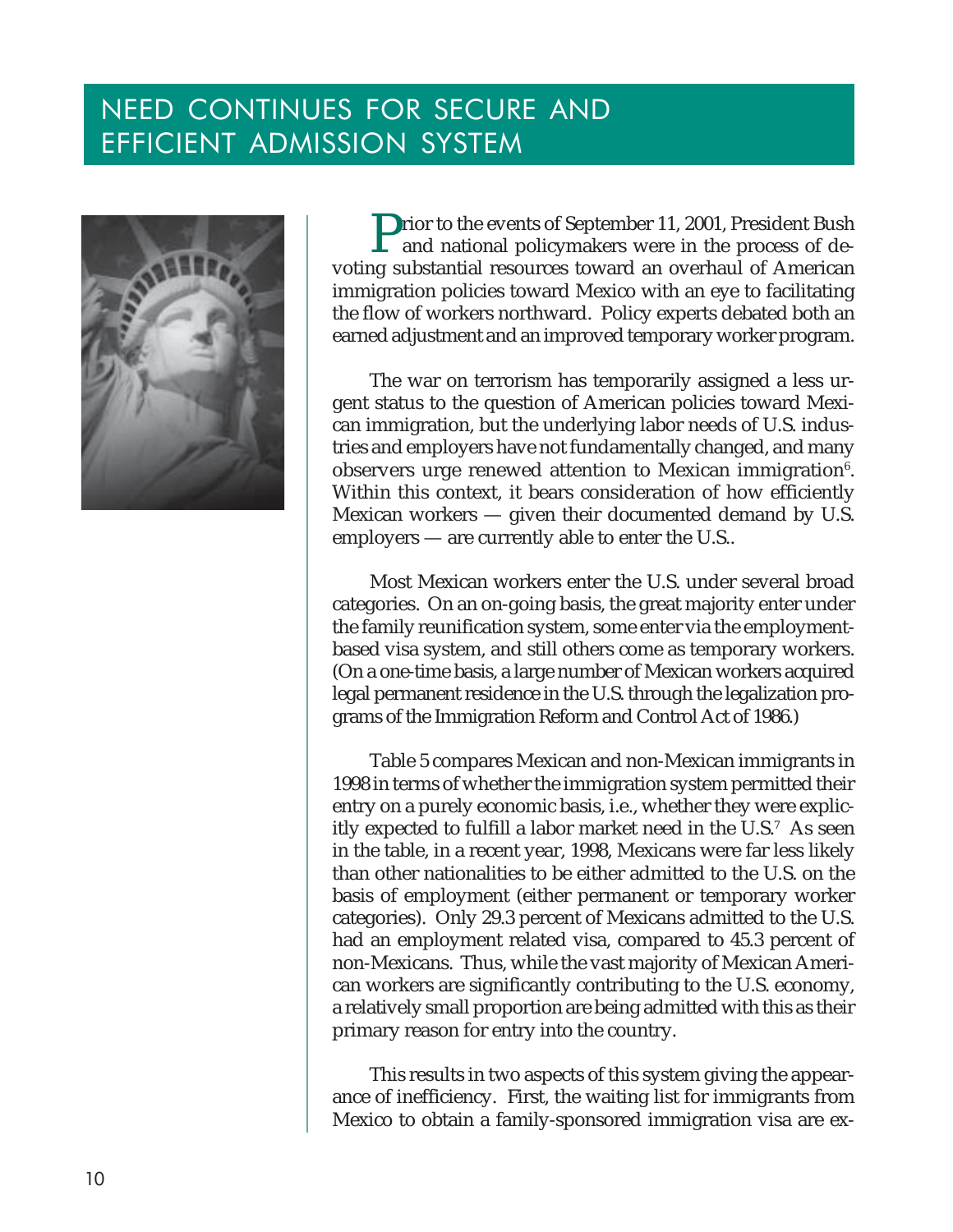tremely long, and therefore out of sync with both America's desire to quickly reunite separated families, but also with the evolving needs of American employers. (For example, by the time a bricklayer from Mexico obtains an employment-related visa to immigrate, the need for masons may have diminished.) This kind of inefficiency places pressure on the individual to enter illegally.

#### Table 5

### **MEXICAN IMMIGRANTS LESS LIKELY TO BE** ADMITTED ON EMPLOYMENT BASIS, 1999

|                                                                         | Non-Mexican<br>Immigrants | Mexican<br>Immigrants |
|-------------------------------------------------------------------------|---------------------------|-----------------------|
| Employment-Related*                                                     | 45.3%                     | 29.3%                 |
| Family-Sponsored Preference and<br>Immediate Relatives of U.S. Citizens | 41.2%                     | 68.5%                 |
| Other LPR Admissions                                                    | 13.5%                     | 2.2%                  |
| Total                                                                   | 812,714<br>$(100\%)$      | 204,901<br>$(100\%)$  |

Most Mexicans enter the U.S. to reunite with family members.

Source: Derived from 1998 Statistical Yearbook of U.S. Immigration and Naturalization Service. "Employment-related" includes legal permanent residents admitted with employment-based preference visas plus nonimmigrants admitted in 1998 as H1A, H1B, H2A and H2B temporary workers.

Secondly, of the employment categories most accessible to Mexican American workers, a high percentage is concentrated in agriculture. Agricultural workers with H2A visas were 43.5 percent of all 1998 Mexican entrants either admitted with employment-based visas in 1999. Given the data presented earlier outlining major industries with Mexican American workers, it seems that current immigration policies may not easily allow workers to have access to non-agricultural positions for which there are a significant number of job openings in the U.S. economy.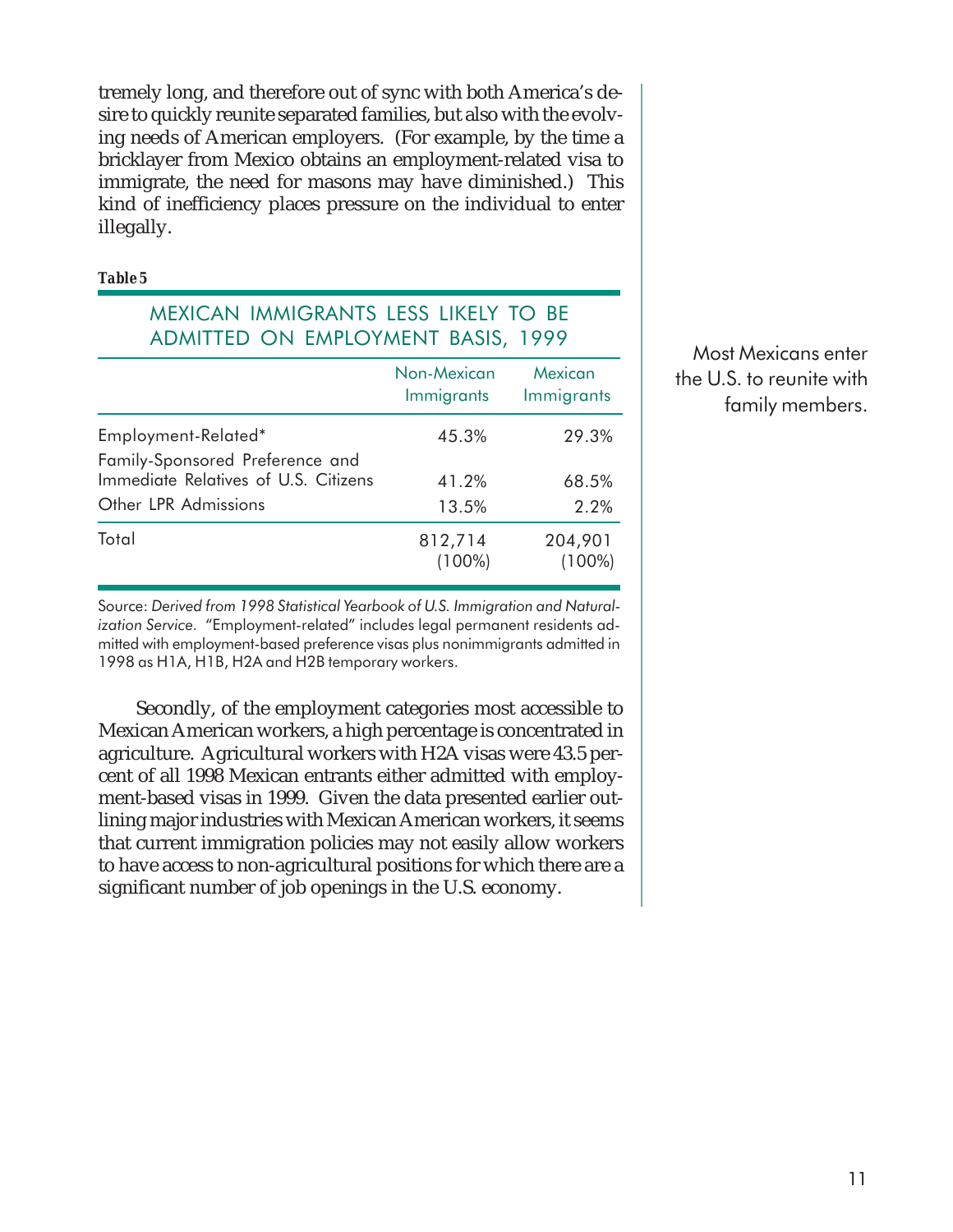# CONCLUSION



Mexican President Fox during an address to a joint session of Congress September 6, 2001. Fox asked Congress to complete the NAFTA trade partnership by granting legal status to Mexicans working in the United States.

The economic importance of Mexican workers will only<br>continue to grow as job openings for unskilled and semi-<br>continue increase. Covernmental and private sector lead skilled workers increase. Governmental and private sector leaders concerned about strengthening the productivity of the American workforce should therefore implement steps to maximize the contributions of Mexican workers and minimize any hindrances associated with their admission and integration into the country.

Maximizing the contributions of Mexican workers can take the form of facilitating the ability of American employers to legally hire needed Mexican workers: to help, as President Bush has said "willing employers to get together with willing employees."8 This can be achieved in part by reducing conditions that force employers to unknowingly hire Mexican workers pressured to enter the U.S. illegally to obtain a job. As described earlier, the current system of admissions to the U.S. disfavors Mexican workers in comparison to other immigrants.

The need to increase the number of visas or methods of entry for Mexican workers is clear. Not only would employers be less hindered in responding to worker shortages, but the dramatic human and social consequences of undocumented immigration would be alleviated. Hardworking, taxpaying Mexican Americans contribute to our nation's economy, and without access to them, employers face a more difficult challenge of meeting their labor needs.

*This paper is authored for the American Immigration Law Foundation by Rob Paral, who is affiliated with the National Center on Poverty Law in Chicago. He may be reached at robparal@corecomm.net.*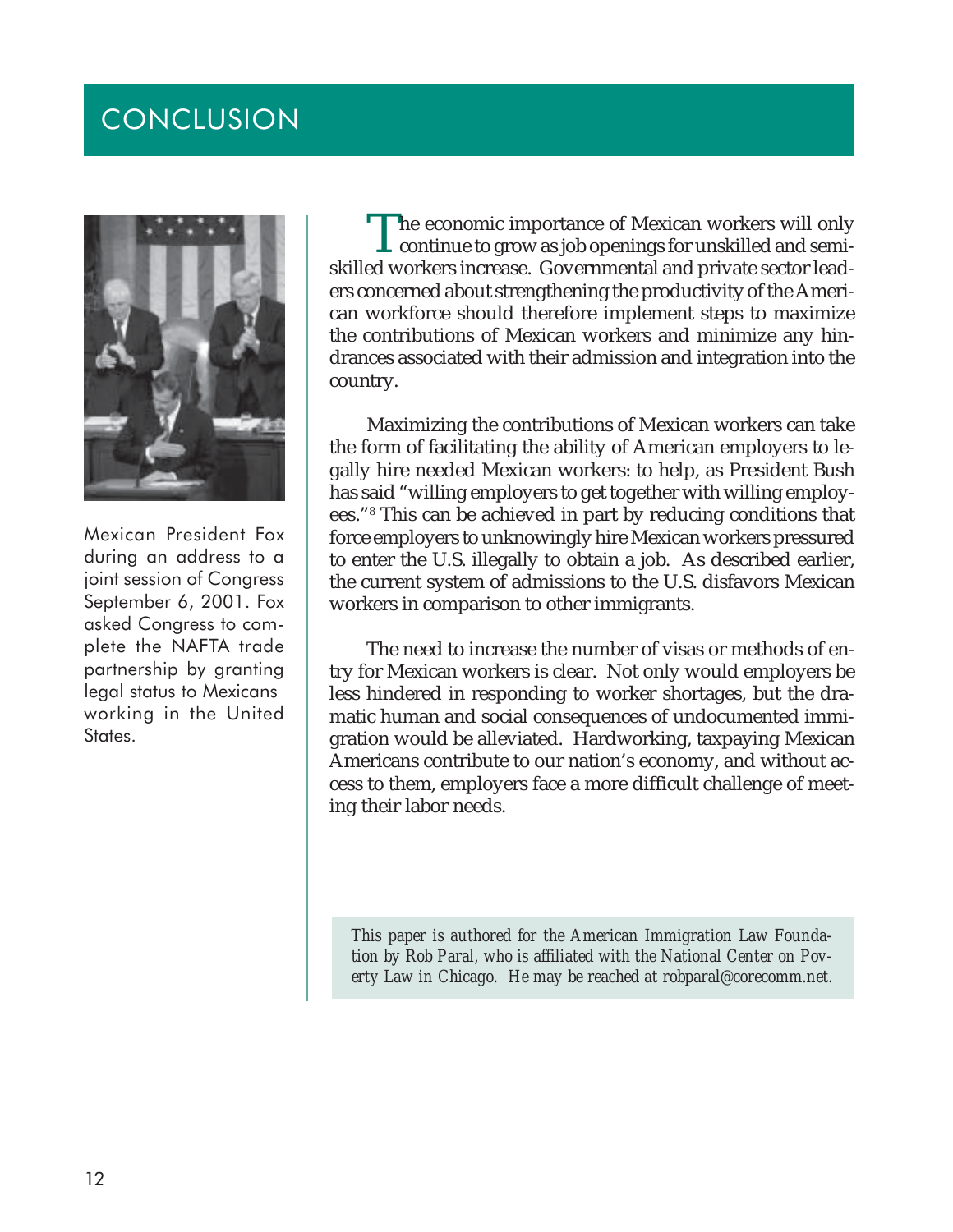1 U.S. Senate, Committee on the Judiciary. Statement of Thomas J. Donahue, September 7, 2001.

2 Bureau of Labor Satistics. "BLS Releases 2000-2010 Employment Projections: Occupations with the Largest Job Growth." *Monthly Labor Review*, November 2001. Available www.bls.gov/ news.release/ecopro.nr0.htm. January 23, 2002.

 $^{\rm 3}$  U.S. Census Bureau, "The Foreign-Born Population in the United States." www.census.gov January 2001

4 For discussion of changing locations of Latino populations see Suro, Roberto and Singer, Audrey, July 2002 "Latino Growth in Metropolitan America: Changing Patterns, New Locations" Washington, DC, The Brookings Institution.

 $^{\rm 5}$  These are official Census Bureau regional definitions. For a list of U.S. regional divisions by state, see the online version of this AILF report.

 $^{\rm 6}$  For example, Papademetriou, Demetrios 2002 "An Immigration and National Security Grand Bargain with Mexico," Washington, DC, Migration Policy Institute.

 $^{\mathrm{\tau}}$  "Employment related" migrants in the table include persons either receiving permanent residence status on the basis of employment skills or receiving an H visa as a temporary worker. Other categories for temporary workers are excluded from consideration, such as artists with P2 visas, to focus on admissions directed not so much at individuals but rather at broader classes of workers. Including all temporary workers in the analysis would make differences between Mexicans and non-Mexicans even greater.

8 Cited by U.S. Chamber of Commerce in a April 16, 2002 statement on "Strengthening U.S.- Mexico Relations: The Unfinished Agenda" before U.S. Senate Committee on Foreign Relations, Subcommittee on Western Hemisphere, Peace Corps and Narcotics Affairs.

> *For a more detailed explanation of the statistical analysis used in this report, please visit AILF's online version at www.ailf.org/focus.*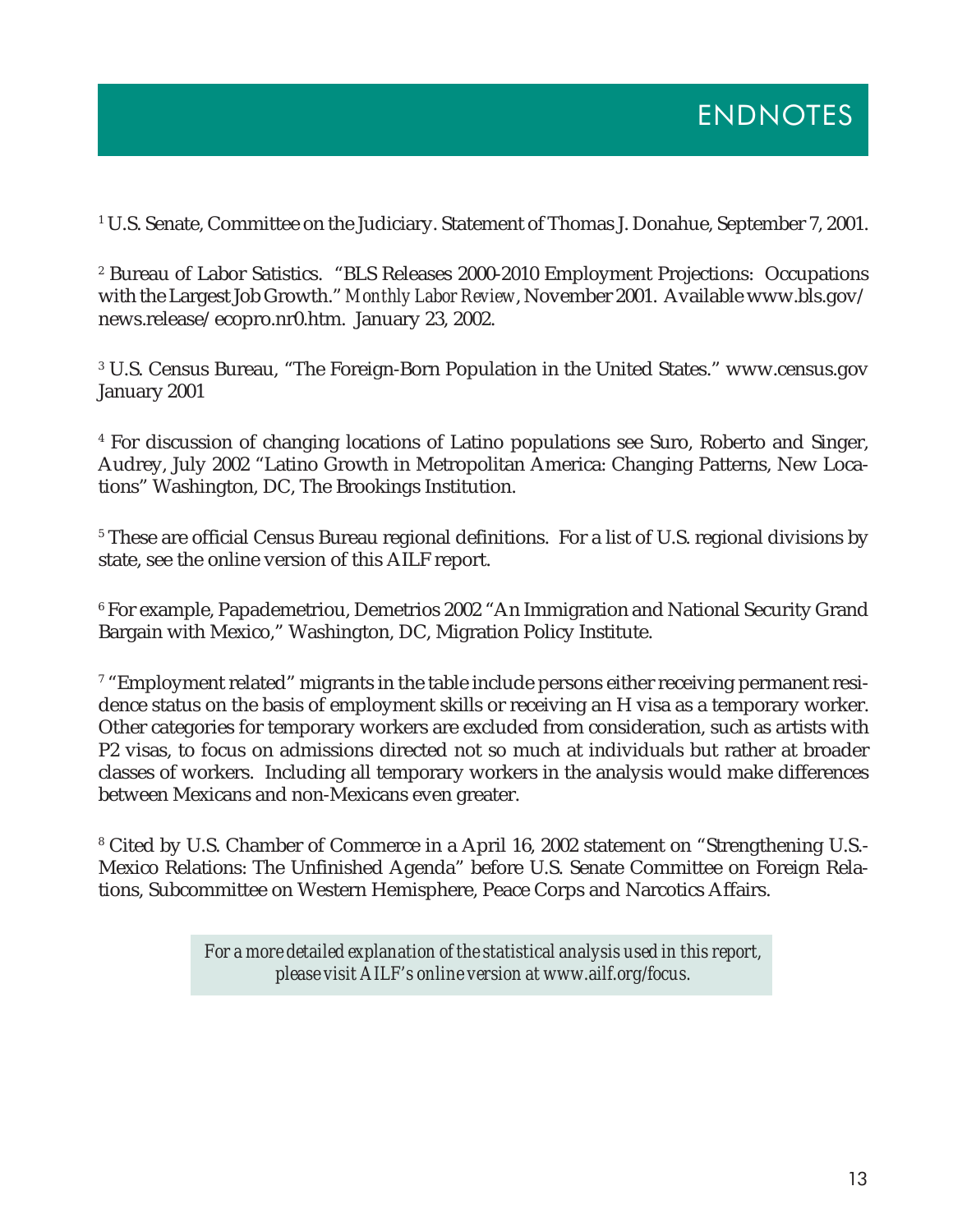# **IMMIGRATION FACTS**



### AMONG THE STATISTICS INSIDE THIS ISSUE OF IMMIGRATION POLICY FOCUS:

Unemployment in the U.S. was 5.9% in June 2002, still well below rates of over 7% in the early 1990s. - Page 5

22 million new jobs will be created by 2010, with 70% of those requiring only on-the-job-training. -Page 5

By 2010, 24.7 million jobs will open up for persons with minimal education levels, representing nearly 43% of all projected openings. -Page 5

Mexicans were 42% of all new immigrants who came to the United States during the 1990s. - Page 6

Mexican immigrants represented 4% of the U.S. workforce in 2000. - Page 6

The number of Mexican immigrants in the agriculture field rose from 8.8% in 1990 to 15.3% in 2000. — Page 7

The number of Mexican immigrants in the hotel and restaurant industry rose from 4.2% in 1990 to 9.5% in 2000. — Page 7

85% of all Mexican Americans lived in California, Texas, and Illinois in 1990, but by 2000, that number had dropped to 68%. -Page 8

Only 29.3% of Mexicans are admitted to the U.S. with an employment visa, compared to 45.3% of non-Mexicans. - Page 10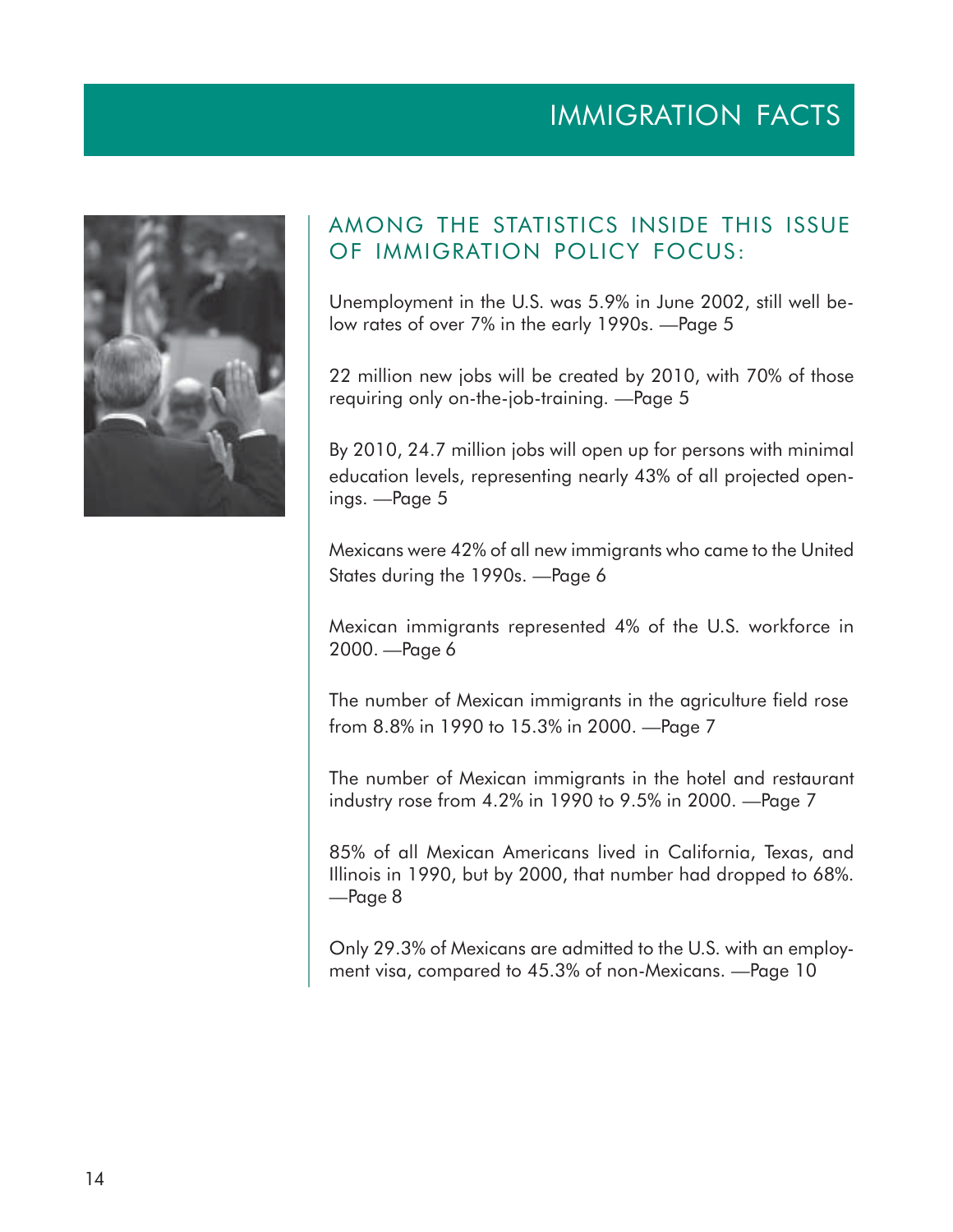

AFP Photo/Lucy Nicholson

A Mexican immigrant street vendor sells U.S. flags in Los Angeles at a memorial procession one week after the September 11 terrorist attacks.